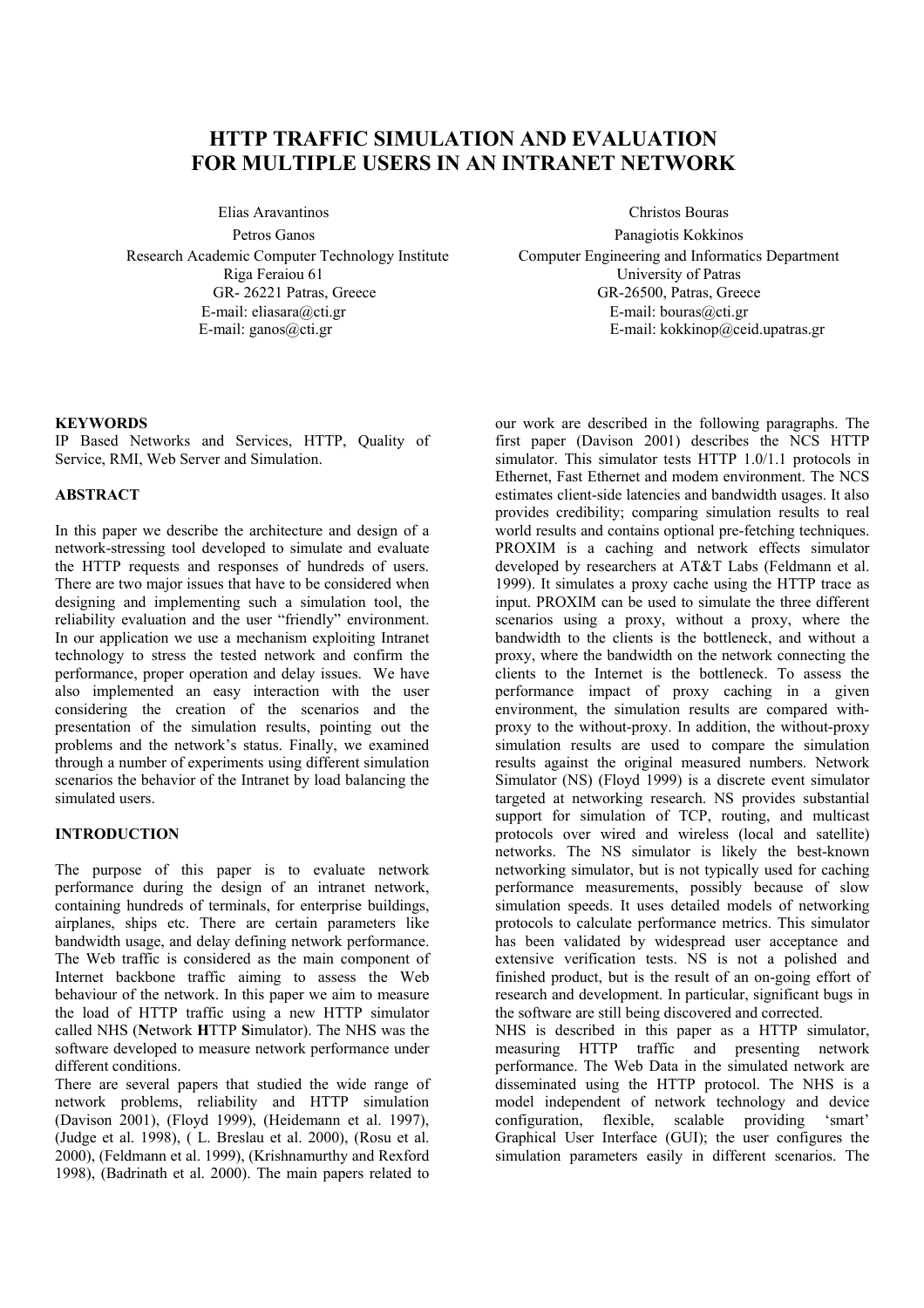terminals are informed automatically from a central point about the simulation parameters in a single process. This paper is organized as follows: First, the simulation

design of NHS is described. Next the phase of simulation and functionalities are presented in details. The next section describes the proposed simulation model, containing techniques and specifications. In the following part the simulation results are presented and discussed. Finally the concluding remarks are provided.

## **SIMULATION DESIGN**

A general architecture of the simulation design is presented in Figure 1. The NHS user is located in the NHS server, configuring easily the simulation parameters from this central point. The simulation design is based on Remote Method Invocation (RMI) client server architecture.



Figure 1: Network Architecture for HTTP Traffic

The NHS server hosts the server routine that communicates with the client routine hosted in the terminals. The NHS Server sends the parameters of simulation via RMI to the n terminals. A number of users are simulated in every terminal. During the simulation phase the terminals are connected to a Web Server via HTTP requesting Web pages. Each new Web page request creates a TCP connection. The Web Server responses to the Intranet, that consists of n terminals via HTTP. The NHS Server collects results of the simulation that are sent from the terminals and presents them to the user.

#### **NHS FUNCTIONALITIES**

The operation of the NHS consists of three phases (Figure2). The first is located at the NHS server; during this phase the user fills in various parameters and makes the selections involving the simulation scenarios. The second phase considers the NHS clients. Specifically during this phase HTTP traffic is created and several variables are measured. The third phase considers the NHS server and the presentation of simulation results to the user.

In the first phase the user defines various parameters and is guided to follow number of steps, like a wizard. In each step the user inserts values into the simulation parameters and configures the scenario according to the selections.

- The number of users simulated in all client terminals,
- The IP addresses of the client terminals
- The IP addresses can also be loaded from a text file in case of large networks. In each of these terminals 'runs' the client routine
- The Web Pages that will be used in the HTTP simulation. These Web pages can be loaded from a text file to make the step easier.

It is possible to configure NHS to repeat automatically an experiment in a specific IP address, with the same parameters, but each time with fewer users simulated. The user can choose to conduct an experiment with the same parameters in all IP addresses.

Then the user fills in the values of the parameters that define the simulation scenario like IP address, the number of simulated users, the number of HTTP requests that each simulated terminal will make, the waiting time, which is the time between the arrival of response and the next request and the timeout. This is a time limit referring to the time spent trying to get the hosts IP-address, establishing a connection with the server and also setting the timeout on the socket while reading the response. If this time is expired an exception is sent.

In the second phase, the NHS server routine sends to each of the IP address, specified by the user a message. This message contains some of the parameters that were predefined and are necessary for the simulation process (initialization). These parameters, which are the input for the client routine, are already mentioned like timeout, waiting time etc.

After a client routine receives this packet (message) creates and starts a number of threads. A thread is a process that runs concurrently and independently from the routine that created it. Each thread corresponds to a passenger simulated in the specific IP address. Each of these threads makes a number of HTTP requests to the Web Server, requesting several Web pages. One very important aspect of the simulation is the specific process that a thread requests a Web page and gets the corresponding response. The NHS uses the HTTP1.1 protocol to communicate with the Web server. The NHS takes advantage of some specifications of HTTP1.1 protocol, such as the persistent connection, in order to send the HTTP requests. The NHS uses the persistent connection to open only one TCP connection per Web page, requesting through the same connection not only the html text, but also the images of the requested Web page. The advantage is to avoid opening a new TCP connection for each new HTTP request. During this whole process of sending HTTP requests and receiving the responses each thread stores some simulated data. Specifically the data that each thread stores are the following:

- The response code of each response, as defined in the HTTP1.1 protocol
- Τhe request response time (page latency), for each request-response, includes the html page with the images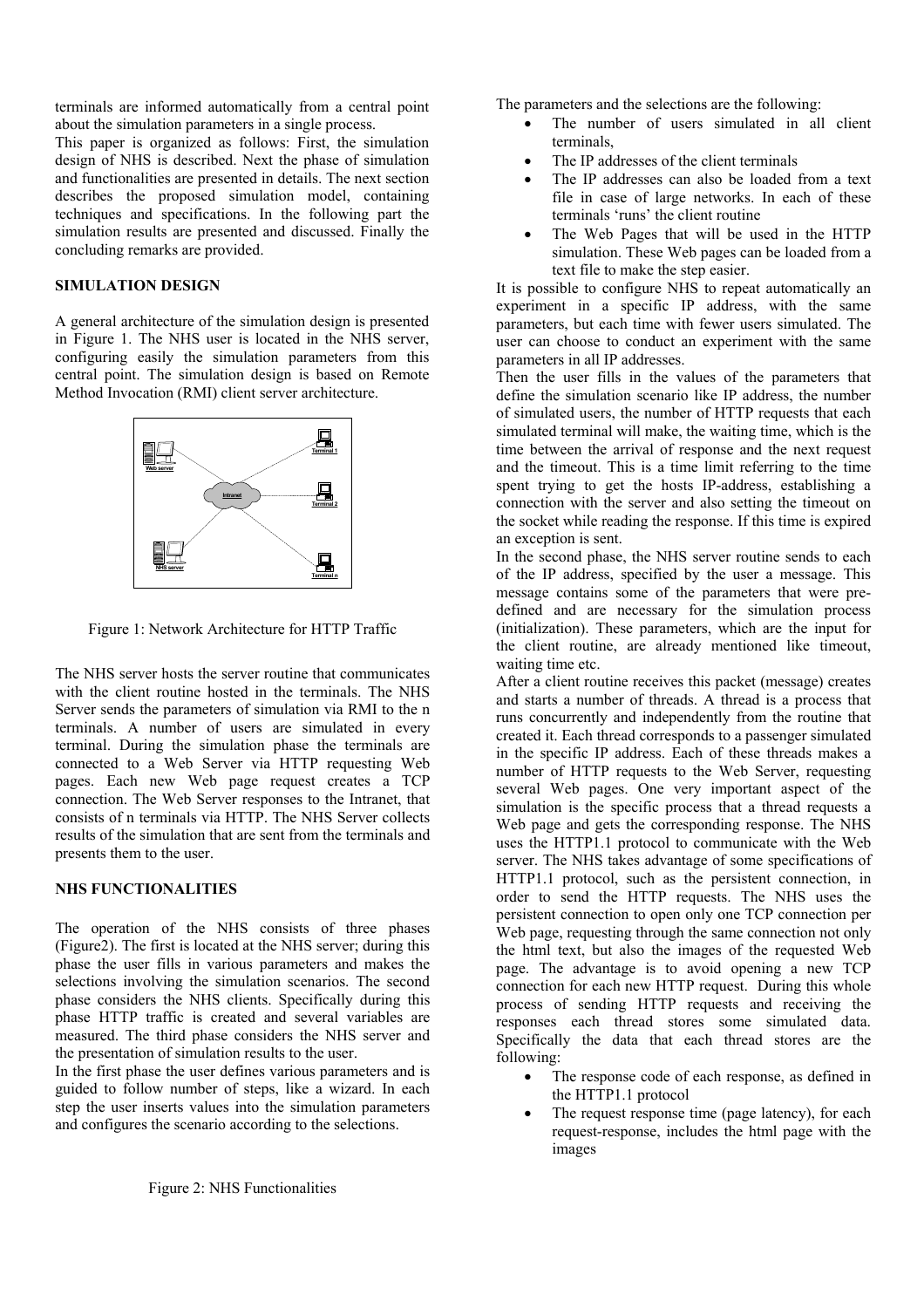- The first to last byte time for each response, which is the duration between the arrival of the first and the last byte of the response
- The number and the kind of errors, such as timeout expiration
- The number of bytes that each thread received
- The html pages that each thread received.

When all the threads complete the requests and receive the responses, the client routine that created these threads is finished. The next step is to send to the NHS server routine the results of all simulated threads. In the third phase the NHS server routine collects the results from all the client routines of the various terminals. Then the routine processes them and presents the final results to the user through the GUI. These results include:

- Log table for all HTTP requests. This table contains the response code, the first to last byte time and the request response time (page latency) of each request.
- General results table. This table contains average, minimum, maximum values of the request response time (page latency) referring to each IP address. Also contains total values of errors, pages and bytes.
- The general results table contains the bandwidth used by each IP address. The bandwidth is calculated by dividing the total number of bytes received in an IP by the sum of the first to last byte time of all requests hosted by this IP address.
- Initial parameters table. This table contains the parameters that the user defined in the first phase.
- Graphs, performing any errors, bandwidth usage (bytes/sec), request response time and request response time (page latency) for each Web page. The results are saved in a file (html format), creating an archive of previous experiments.

## **IMPLEMENTATION ISSUES**

NHS was implemented in Java. The NHS software consists of a number of classes, which are separated in to two different groups. The first group is the NHS server software, which runs in the NHS server, and its main task is the interaction with the user. The second group is the software that runs in each client terminal and its main task is to make the HTTP requests to the Web Server, to receive the responses, to keep a log of its operation and to measure various parameters involving simulation.

#### **EXPERIMENTS**

The NHS was tested in the network topology shown in Figure3. This is also the worst and most complicated case of our experiments described in details in this section. All the tested terminals are in different segments to increase the complexity of NHS experiments.



Figure 3: Network Topology

The tested network was an Intranet, supported by a Fast Ethernet network with star topology. The Fast Ethernet network cable is Unshielded Twisted Pair category 5 (UTP cat 5). The tested network consists of a certain number of terminals, servers and Local Area Network (LAN) switches. Each LAN segment is located in a different physical place in the Intranet. The Web Server responses to the client requests when download the Web pages. The NHS Server hosts the Simulator server routine that controls and communicates with the client-terminals. The terminals are single PCs. The specifications of the terminals and servers used in simulation tests are described in details in section 4 of this paper. The LAN switches are Fast Ethernet network devices that provide each sender/receiver pair with full 100 Mbps capacity. Each port on the switch gives full bandwidth to a single server or client station. Finally, there is a switch – router connected to the Internet to serve the Internet and Web based applications of the Intranet. The terminals and the servers are connected in different LAN segments. It was supposed that the tested terminals are located in different physical LANs instead of VLANs. All the terminals are connected to different switches instead of VLANs of the same switch. This view increases the complexity of NHS.

The terminals and the servers of the simulation had the following software specifications: The Web server supported Windows 2000 Server operating system and IIS 5.0, the NHS server contained Windows 2000 Server, IIS 5.0, JRE 1.3, NHS Server Routine and the terminals Windows 2000, JRE 1.3 package and the NHS Client Routine.

In the simulation phase several Web pages were used with different size (Kb), contained different number of images. The Web pages used, were 4 with total size between 38 and 140 KB, containing several number of pictures for example the first web page contains 25 pictures with total web page size 140 KB, the second 5 pictures with total size 38 KB, the third 16 pictures with 120 KB total size and the fourth 30 pictures with 121 KB size.

#### **SIMULATION RESULTS**

The results presented below are separated in two categories. The results that were measured in experiment and presented in NHS GUI and the results and values which were collected from NHS and presented in charts.

Firstly the results, as measured in experiment and presented in NHS GUI:

This experiment was conducted by setting the following values to the simulation parameters: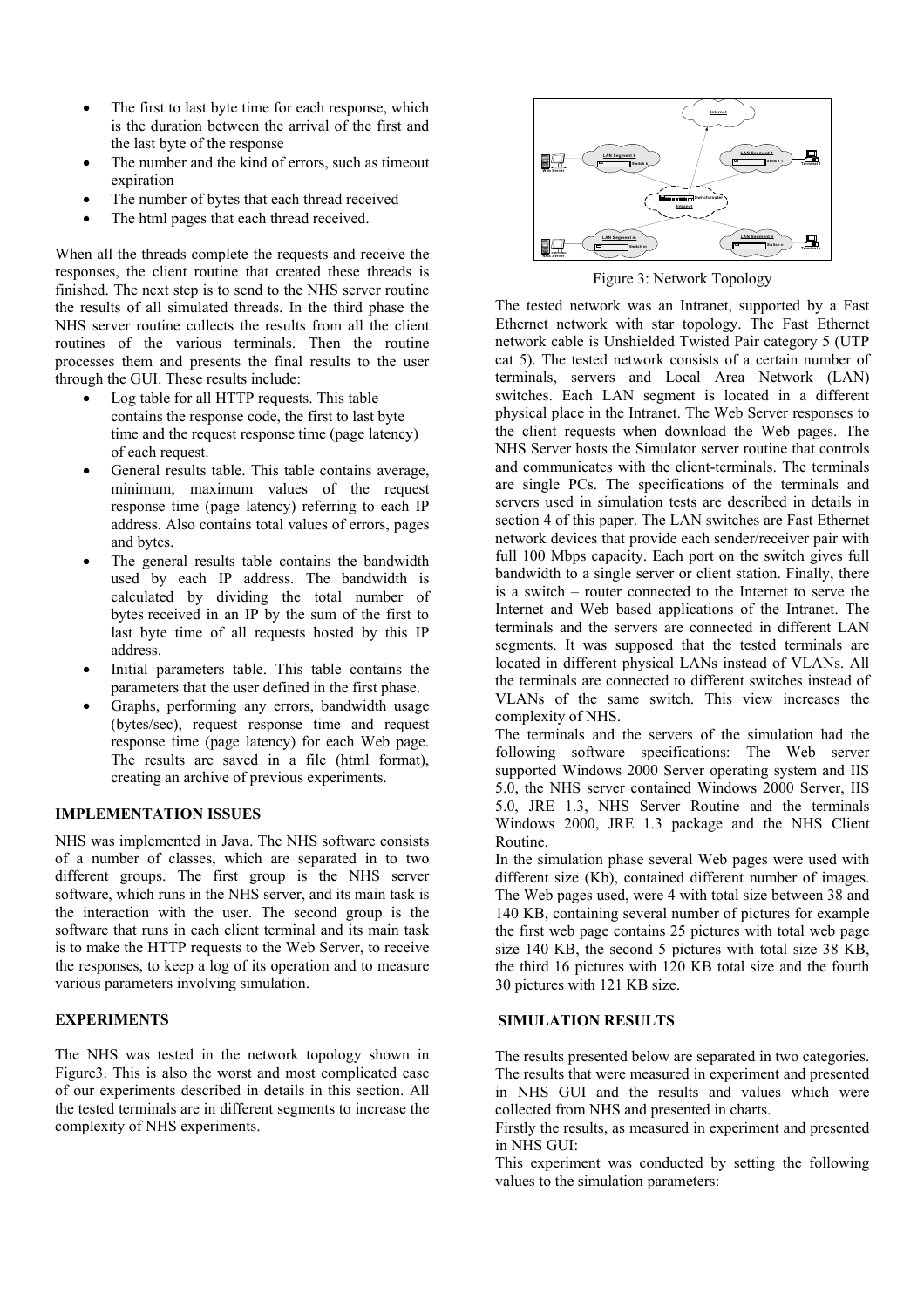- Terminals: 4
- Used Users simulated per terminal: 70
- HTTP Requests Per simulated user: 3
- Web Pages used: 3
- Waiting Time: 1.0 sec,
- Timeout: 10 sec

The Table 1 contains samples of the simulation results, which are presented in the following charts, as exported after the simulation in the log file of NHS. The RRT symbolizes the Request Response Time and refers to the page latency, which is the time between HTTP request and response:

Table 1: General Results Table

| <b>Bytes</b> | Bandwidth  | Max<br><b>RRT</b> | Min<br><b>RR</b><br>т | Avg<br><b>RRT</b> |
|--------------|------------|-------------------|-----------------------|-------------------|
| 22632680     | 90587.889  | 4025              | 81                    | 1351              |
| 22632680     | 98037.662  | 3625              | 50                    | 1302              |
| 22632680     | 107639.012 | 4026              | 60                    | 1152              |
| 22632680     | 107507.600 | 3104              | 50                    | 1147              |

The chart (Figure 4) performs the simulation of 280 users in four terminals - 70 users per terminal. The graph represents the average RRT (Request Response Time (millisecond) for each tested Web page in relation with each IP address (terminal). In this experiment 3 different Web pages were tested (Simulation model Section).

The RRT is increased as the size of the web page is also increased. However there is a deviation between the RRT of the first and the third Web page, although their size (Kilobytes) is close. In addition the corresponding page latencies of the second and the third Web page are close, although the size of the two web pages is different. This is due to the fact that in both Web pages the size of the html page (text) is extremely small (10 and 7 Kilobytes), in contrast to the first that is 75Kbs. The first Web page contains more images, needing more HTTP requests and increasing RRT. The RRT difference between almost the same size Web pages is due to the size of the html page and to the number of images of each Web page.



Figure 4: Results containing 4 terminals and 3 Web pages

Then we examined the results collected from the NHS processes, after a certain number of experiments: These experiments were conducted by setting the following values in the NHS parameters:

- Terminals: 4,
- Users simulated per terminal:  $50/60/70/80/90$ .
- HTTP Requests Per simulated user: 3,
- Web Pages used: 3.
- Waiting Time: 1.0 sec,
- Timeout: 10 sec

The following charts (Figure 5) represent the bandwidth (bytes/sec) and the RRT in comparison to the number of users simulated. The several types of lines refer to the different IP addresses. In this chart are presented the measured results of 5 experiments - 50, 60, 70, 80 and 90 simulated users. We repeated the experiments, using the same parameters twice, in order to test the results.

The results lead to the conclusion, that the bandwidth of each terminal is decreased as the number of users simulated is increased. Certainly, this is a reasonable conclusion increasing the reliability of the NHS and the simulation process. From these charts we can conclude that the RRT is increased as the number of simulated users, in each IP, is also increased. It was also noted that the results, as measured, are very close.



Figure 5: RRT Comparison of the Tests



Figure 6: Bandwidth Comparison of the Tests

Finally we must remark that the previous experiments represent only some samples of the executed experiments.